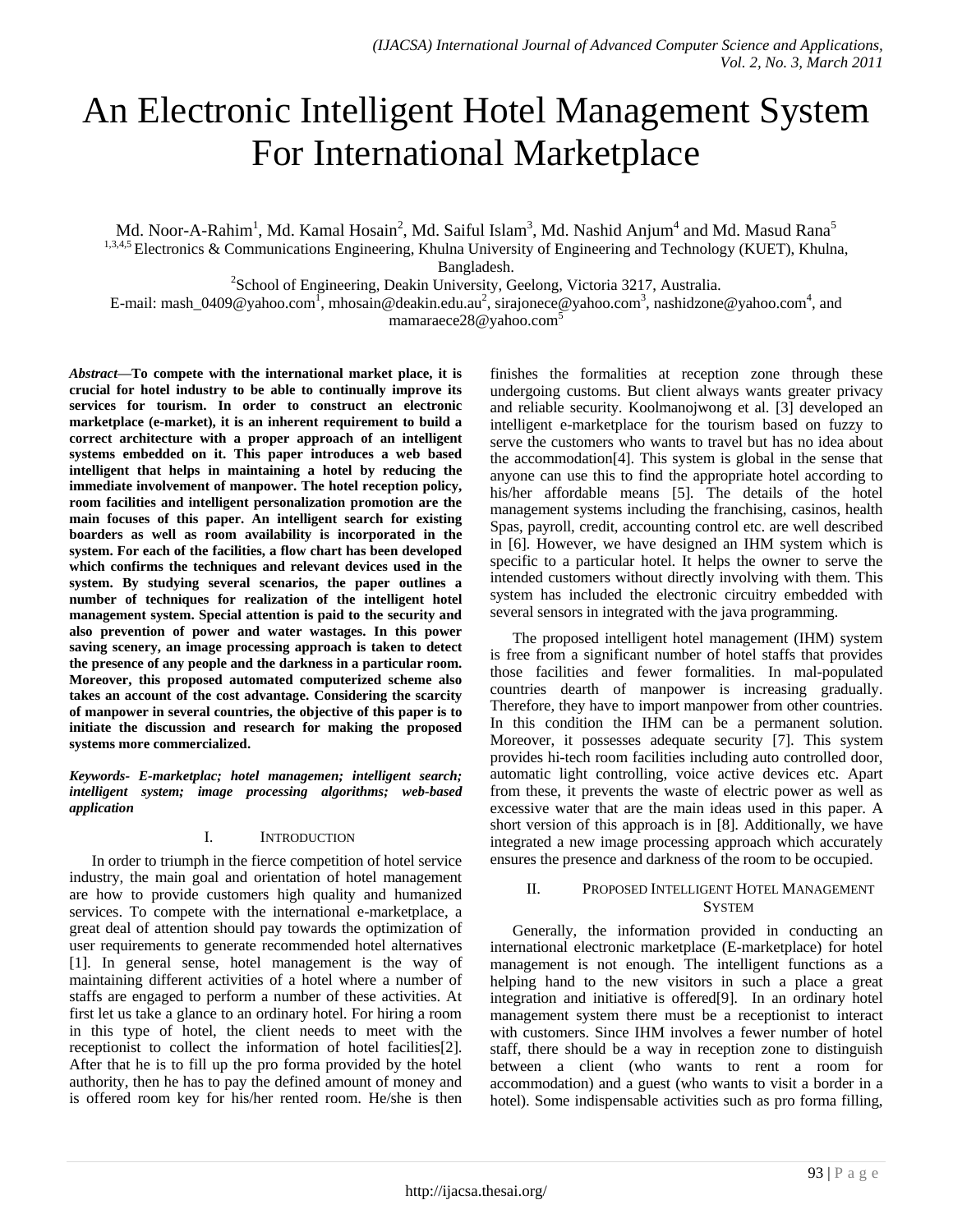bill payment, getting the room key should be accomplished in reception zone. To provide the substantial information about the competences of the hotel, a virtual hotel guide is an urgent need. The general system function of an intelligent hotel management is shown in Fig. 1 which includes a reception zone and intelligent architecture. We have proposed an intelligent management of a modern hotel where all the facilities and services to the customers have been maintained in an efficient way.

 The following Fig. 2 furnishes an overview about this proposed IHM architecture. It depicts that the reception zone is operated by the central controlling unit; room devices and other activities of rooms are operated by local controlling unit. Each local controlling unit is connected with central controlling unit. For overall security there is a security zone. It monitors the whole system including reception zone, hotel corridor and other pertinent areas from any unpleasant incidents. The following section provides a possible way to establish such type of system. This proposed system includes a reception procedure, room facilities, and border searching. In addition, we have implemented an image processing algorithm which ensures the prevention power wastage. This whole system was implemented in our lab (Fig. 3) which worked perfectly.

# *A. Intelligent reception procedure for hotel accommodation*

When a client attends to the reception booth the infra sensor gets activated. A display is then appeared on the monitor/electronic screen containing three options: i) hotel information, ii) new entry, and iii) border searching. If the new entry option is selected a pro forma is appeared on the screen.

It contains information fields about the client e.g., client's name, address, and other information. It also contains the room category and rent duration fields [\[10\]](#page-5-9), [\[11\]](#page-5-10). The first selection shows the available room categories and the later one ensures the number of days for which the room is rented. After submitting the pro forma accurately, the display screen will show the amount of payment of the particular room. After completing these schedules, when the client leaves the booth the infra sensor becomes deactivated automatically and the screen resumes to the initial state[\[12\]](#page-5-11). This step by step information shows in the following Fig. 4 in details.

# *B. Intelligent management of room facilities*

 When the border comes in front of his rented room then another infra sensor is activated and the border is instructed automatically to type his/her room password. The door of the room will be opened automatically if the typed password matches with the password which is created and confirmed at the reception booth. If the room is empty then an intelligent image processing method runs as soon as the door is opened. This method measures the darkness of this room [\[13\]](#page-5-12), [\[14\]](#page-5-13). This process takes an image of the room as soon as the door opens. The image is then processed by which the darkness of the room is compared. If the room is not enough lighted then the electric appliances are turned on automatically. The entire process is followed by the following flow chart (Fig. 5).



Figure 1. System function of an automated hotel, (a) Register in reception, (b) Information sending.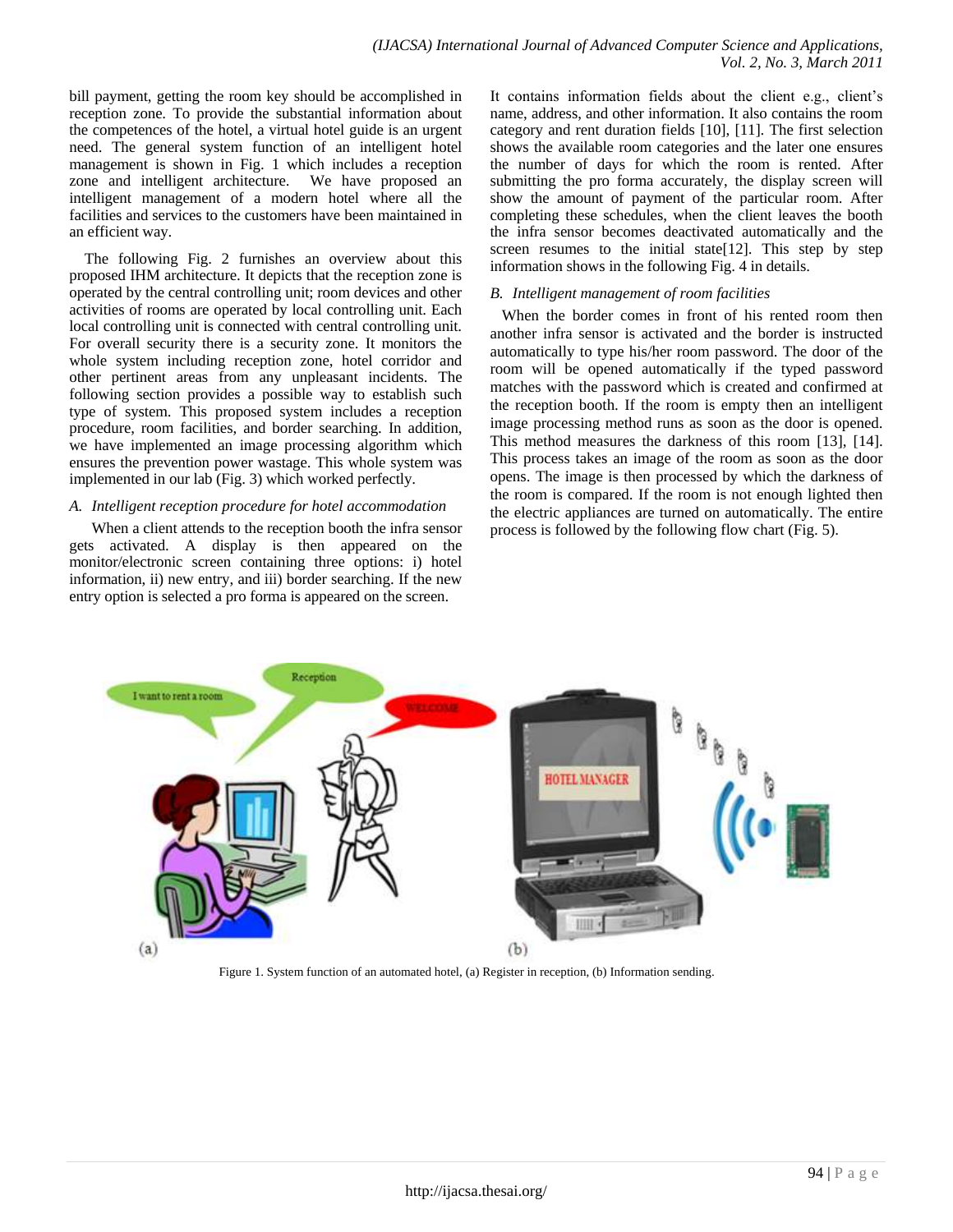

Figure 2. Block diagram illustrating the proposed intelligent hotel management system.

*1) Image processing scheme:* In this hi-tech room facilities, an intelligent image processing has been integrated which ensures the presence and darkness of the intended room. A web camera is set in a suitable location inside the room which can capture snap of the significant portion of the room including the area where usually the person stays. We have used the built-in function of java script which extracts the RGB value from the captured image[\[15\]](#page-5-14), [\[16\]](#page-5-15), [\[17\]](#page-5-16). This program is written and integrated with the system specifically for this design. The process of monitoring the room's light is explained in Fig. 6.

*2) Controlling devices through voice command scheme:*  In an ordinary hotel, clients used to operate the electronic devices manually. But automatic control is more suitable and easier than manual control. This proposed IHM system provides the benefits to control the electronic equipments such as: light, fan or air-condition, TV etc. using voice command. For example, to turn on the light simply 'light on' command is enough. This is done by following process as shown in Fig. 7. Besides these facilities, this proposed method includes manual control system as well[\[18\]](#page-5-17), [\[19\]](#page-5-18).

*3) Prevention of wastage:* IHM is well concerned about wastage prevention. To prevent wastage of water it uses infra sensor which is used to auto turn on and turn off the faucet. It is done by following way as shown in Fig. 8. On the other hand IHM also prevents the electric power. When the room becomes empty the lights, fans and other electronics devices are automatically turned off.



Figure 3. Basic arrangement and test of the proposed IHM system.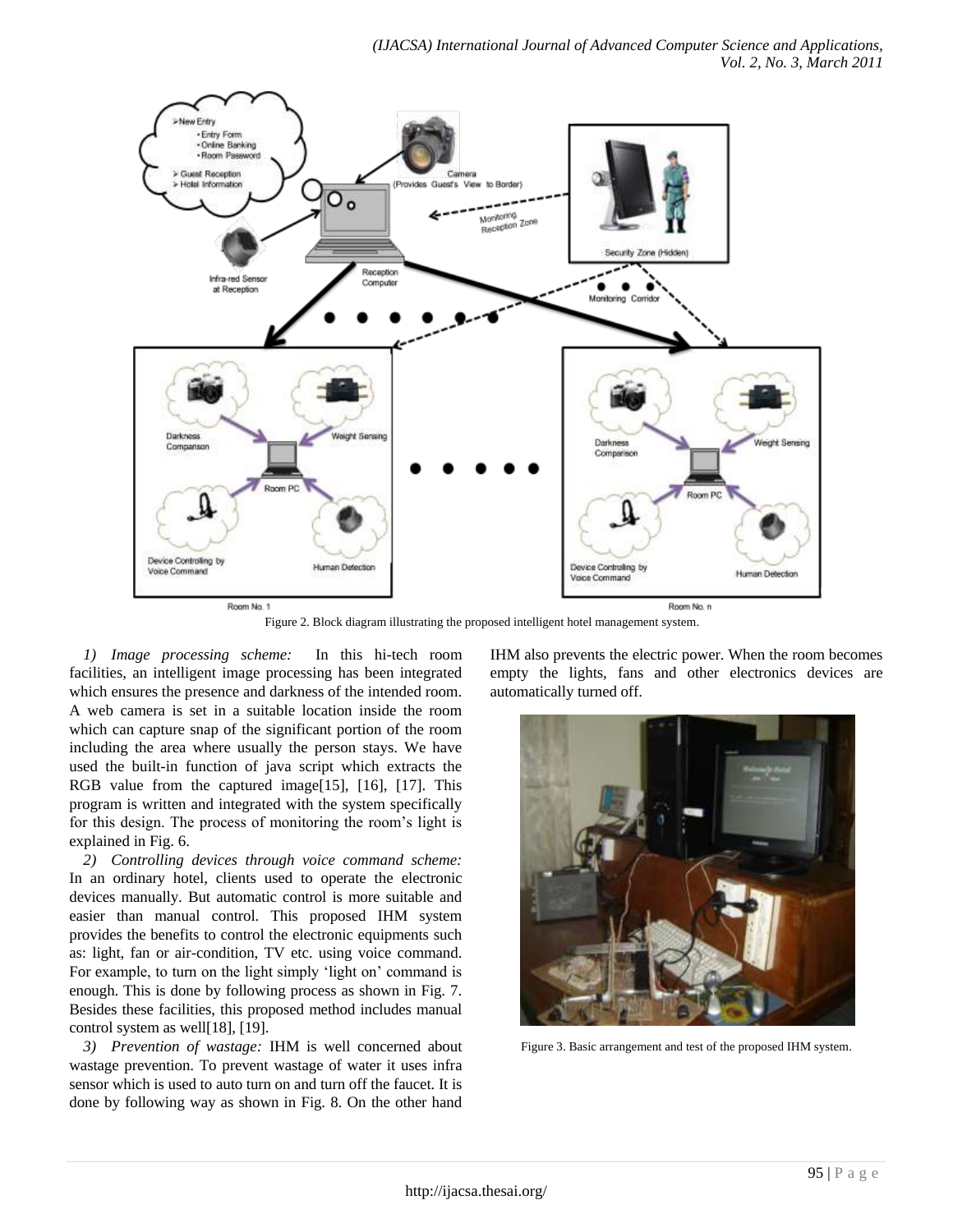

will be able to verify the identity of the guest by watching him live on the screen of his own room. Using the second and third option he will be able to allow or deny the guest. If the border allows the guest then the system will generate a random password which can be [\[20\]](#page-5-19) used for only one time and within a fixed period of time. If the border denies the guest then the guest will receive a message which informs that the border is not available.



Figure 4. Flow chart of entry of a customer in a proposed hotel system.

#### III. INTELLIGENT SEARCHING OF A BORDER

 While staying in a hotel, it is important to maintain the privacy and of course with high security. Before, allowing the guest to meet with the border the border must have a chance to see him so he/ she might have the right whether allowed or not the guest. Figure 9 illustrates this interaction between the border and the guest who comes to the hotel to meet a desired border.

When the guest comes to the reception booth, again the infra sensor will be activated and the electronic screen will display three options as described in previously. Now the guest will select the border searching option (also termed as Guest option). Then there will appear a form, the purpose of which is to take the guest's name and address. It also contains two preferences to take desired border's name and room number. If the desired border is not available then a message will be displayed on the screen to inform that news [\[13\]](#page-5-12). But if the desired border is available then a confirmation message will be sent to the border to inform him that he has a guest. And a display with three options will be appeared on the screen which is placed in the border's room. Using first option the border

Figure 5. Flow chart of the to maintain the automatic turn on the light (when the border enters in an empty room.



Figure 6. Flow chart of to show process of monitoring the room's condition.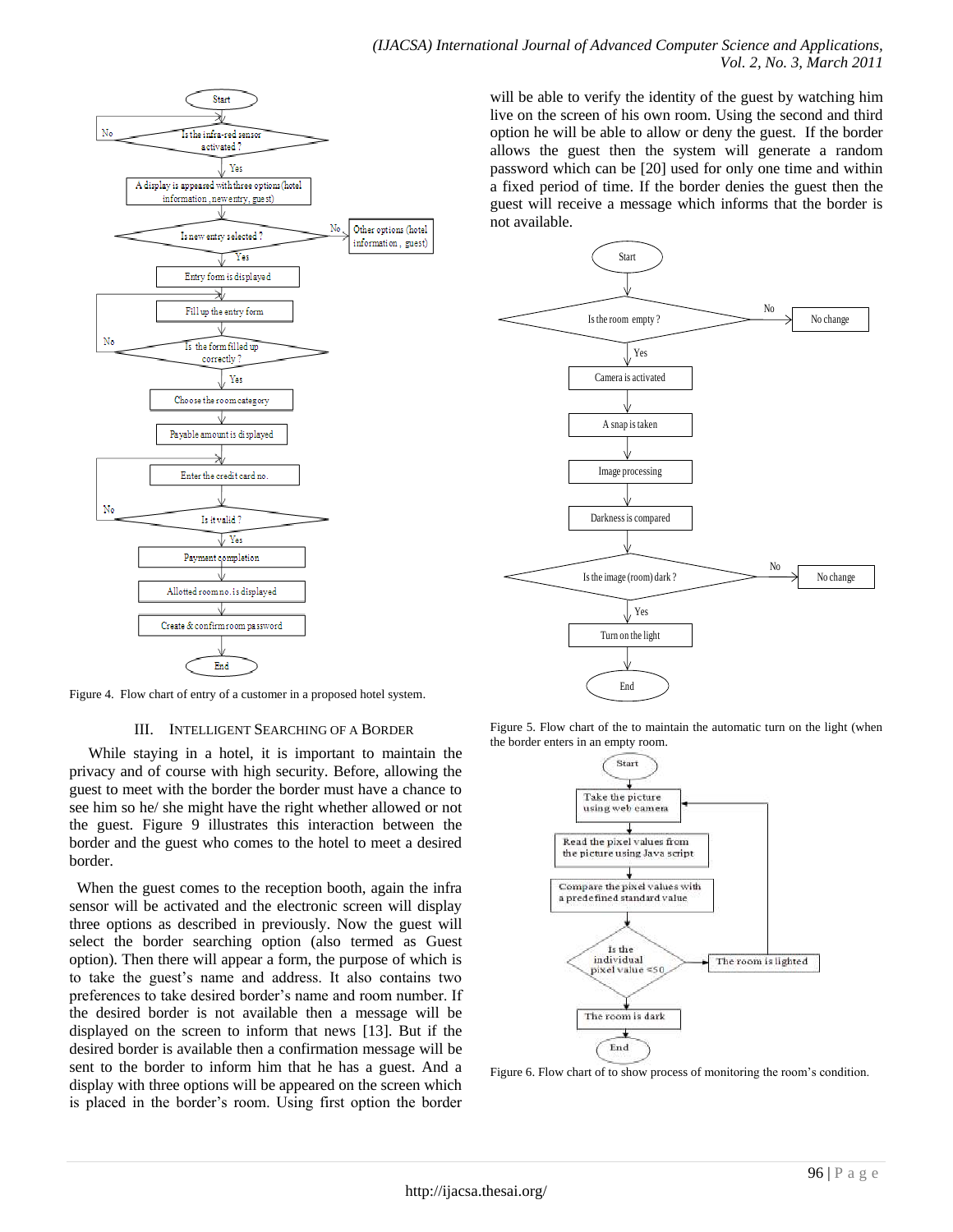

Figure 7. Block diagram of controlling devices by voice command.



Figure 8. An approach of infra sensor for the controlling of water to be utilized.

# IV. FUTURE WORKS AND MOTIVATIONS

 In order to meet the full customer requirements and to compete with the international marketplace the proposed IHM should incorporate the following facilities: intelligent room condition indicator, intelligent id recognizer, room condition indicator, system self-checking, the announcement of information, air-conditioner controller[\[21\]](#page-5-20). We are now considering the above approaches to be incorporated with the IHM system.

# V. CONCLUSION

 In this era of high technology, everything is attaining more and more automation dependent. Hotel management system also should be involved in the realm of automation. This proposed intelligent management system provides high level privacy than the existing conventional manual system with greater reliability. To satisfy the customer's need, this project work provides a seamless and enjoyable experience for customers.

Introducing this automotive management system in any kind of accommodation systems greatly reduced manpower and maintenance cost. In addition, the incorporation of infrared detection systems and the image processing scheme in the respective rooms helps to the prevention of power and water wastages. Moreover, the web based system increases the security and privacy by employing a web camera which ensures the live pictures of any occurrence happened in the hotel. This is our own concept and has been already successfully implemented as a project work in miniature version. In fact, this system is fast, comprehensive and flexible, but doesn't necessarily require ones to have that much skill in computer science.